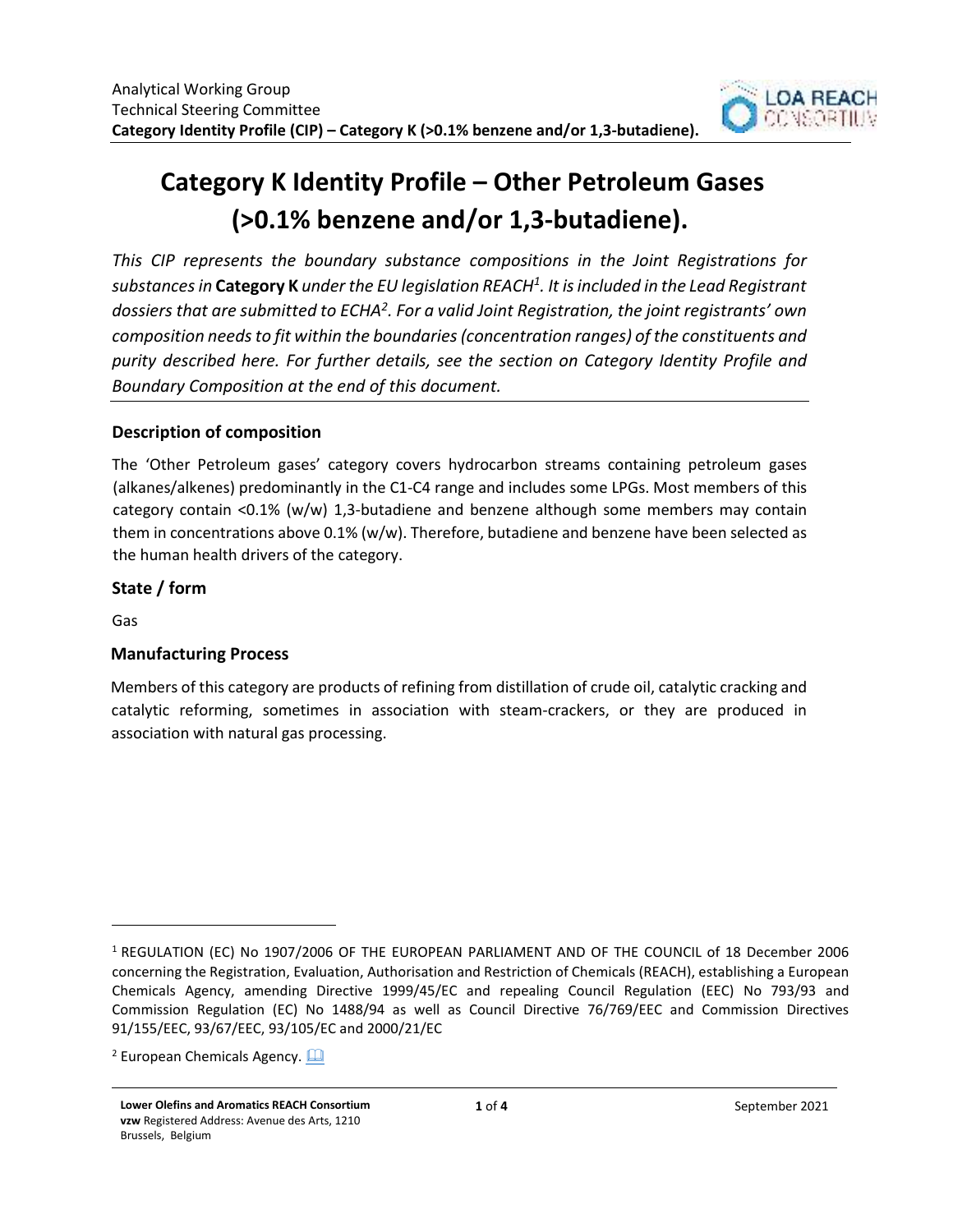

### **Constituents**

The following constituents were selected based on the category composition data as reported by the registrants. As per the ECHA UVCB guidance, constituents which are CMR and/or PBT above 0.1% (w/w) and other constituents  $\geq 10\%$  (w/w)are reported in the table below.

The concentration ranges shown in this table directly reflect the boundary composition submitted in the lead registrant's dossier.

| <b>Constituent / CAS No</b> | <b>Typical Concentration</b> | <b>Concentration Range</b> |
|-----------------------------|------------------------------|----------------------------|
| Benzene / 71-43-2           | ca. $0.2 % (w/w)$            | $0 - \leq 2$ % (w/w)       |
| Buta-1,3-diene / 106-99-0   | ca. $0.4\%$ (w/w)            | $0 - \leq 1$ % (w/w)       |
| Carbon Monoxide / 630-08-0  | ca. $1.5\%$ (w/w)            | $0 - \le 20 \%$ (w/w)      |
| Pentane / 109-66-0          | ca. $3\%$ (w/w)              | $0 - \leq 35 \%$ (w/w)     |
| 2-Methylpropene / 115-11-7  | ca. 44 % (w/w)               | $0 - \le 86 \%$ (w/w)      |
| Butene / 25167-67-3         | ca. 24 % (w/w)               | $0 - \leq 97 \%$ (w/w)     |
| (Z)-but-2-ene / 590-18-1    | ca. 25 $% (w/w)$             | $0 - \leq 50 \%$ (w/w)     |
| (E)-but-2-ene / 624-64-6    | ca. 24 % (w/w)               | $0 - \leq 47 \%$ (w/w)     |
| But-2-ene / 107-01-7        | ca. 29% (w/w)                | $0 - 30 % (w/w)$           |
| Butane / 106-97-8           | ca. 30 % (w/w)               | $0 - 100 % (w/w)$          |
| But-1-ene / 106-98-9        | ca. 22 $% (w/w)$             | $0 - 43 % (w/w)$           |
| Ethane / 74-84-0            | ca. $11\%$ (w/w)             | $0 - \le 70$ % (w/w)       |
| Ethylene / 74-85-1          | ca. 12 $% (w/w)$             | $0 - 100 \% (w/w)$         |
| Hydrogen / 1333-74-0        | ca. $36\%$ (w/w)             | $0 - 92 % (w/w)$           |
| Isobutane / 75-28-5         | ca. 21 % (w/w)               | $0 - \leq 95$ % (w/w)      |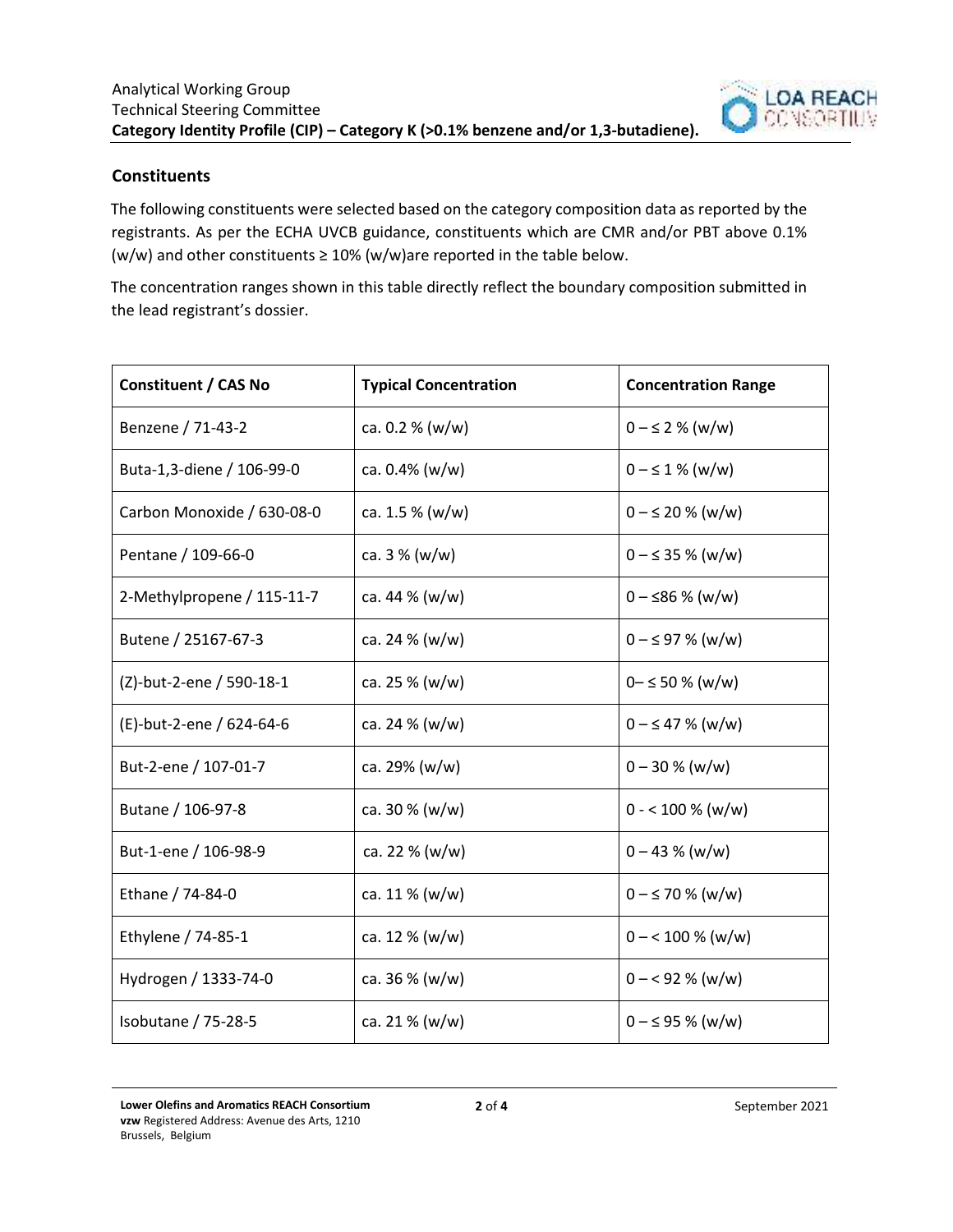

| <b>Typical Concentration</b> | <b>Concentration Range</b> |  |  |
|------------------------------|----------------------------|--|--|
| ca. 56 % (w/w)               | $0 - 99\%$ (w/w)           |  |  |
| ca. 3 % (w/w)                | $0 - \leq 4$ % (w/w)       |  |  |
| ca. 30 $% (w/w)$             | $0 - 98\%$ (w/w)           |  |  |
| ca. 47 % (w/w)               | $0 - 100 % (w/w)$          |  |  |
| <b>PIONA</b>                 |                            |  |  |
| ca. 56 $% (w/w)$             | $8 - 5100 % (w/w)$         |  |  |
| ca. $15\%$ (w/w)             | $0 - 60 % (w/w)$           |  |  |
| ca. 30 % (w/w)               | $0 - \leq 80 \%$ (w/w)     |  |  |
| ca. $0\%$ (w/w)              | $0\%$ (w/w)                |  |  |
| ca. $0\%$ (w/w)              | $0 - \leq 2$ % (w/w)       |  |  |
|                              |                            |  |  |

### **Impurities**

*Not applicable to UVCBs*

#### **Additives**

*Not applicable to UVCB* 

### **Category Identity Profile and Boundary Composition**

This Category Identity Profile has been produced following the currently available ECHA guidance<sup>3</sup> by the Analytical Working Group, a Working Group of the LOA Technical Steering Committee, following consultation with Registrants.

<sup>&</sup>lt;sup>3</sup> Guidance for identification and naming of substances under REACH and CLP May 2017 Version 2.1 Current link https://echa.europa.eu/documents/10162/23036412/substance\_id\_en.pdf/ee696bad-49f6-4fec-b8b7-2c3706113c7d